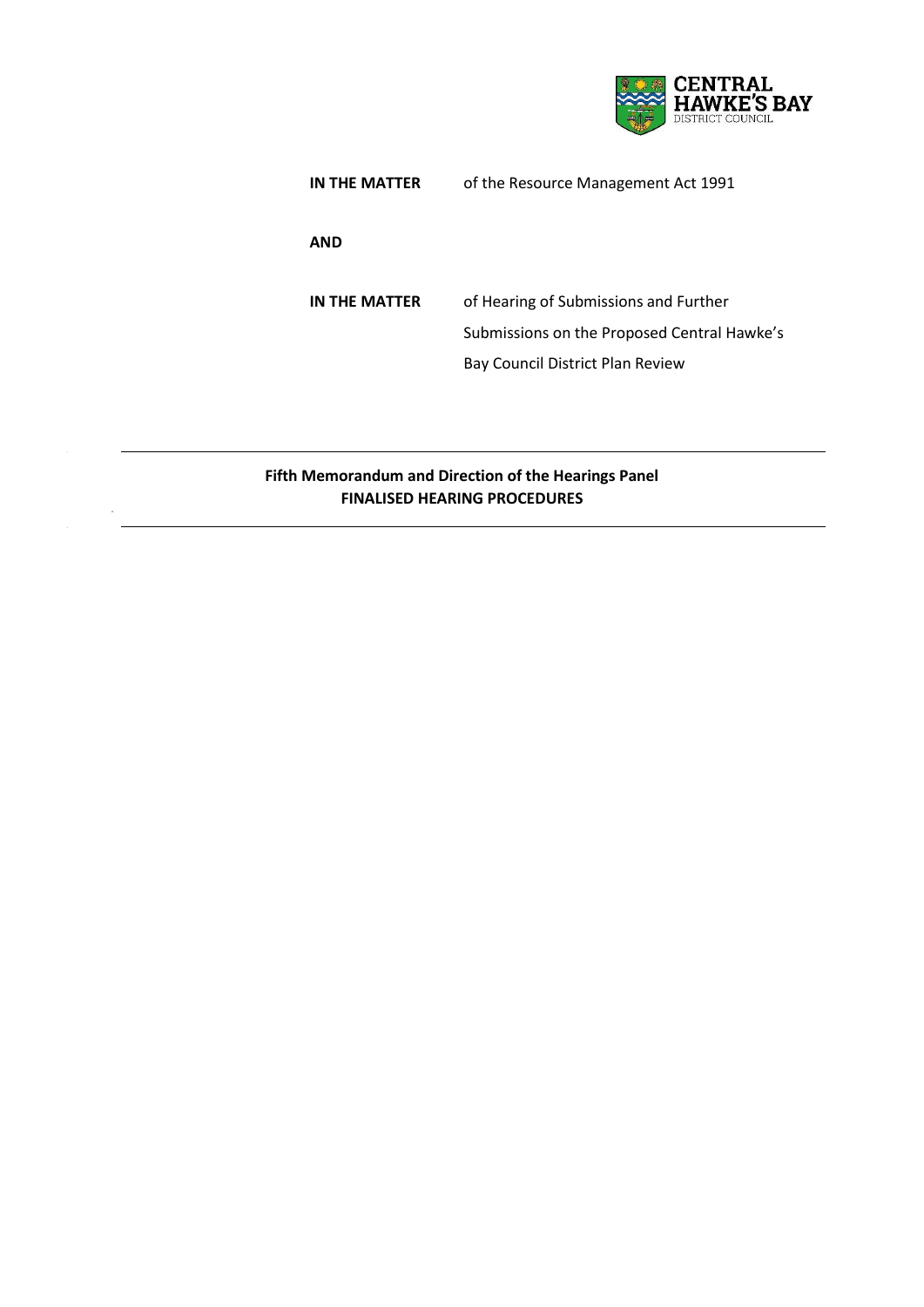## **Table of Contents**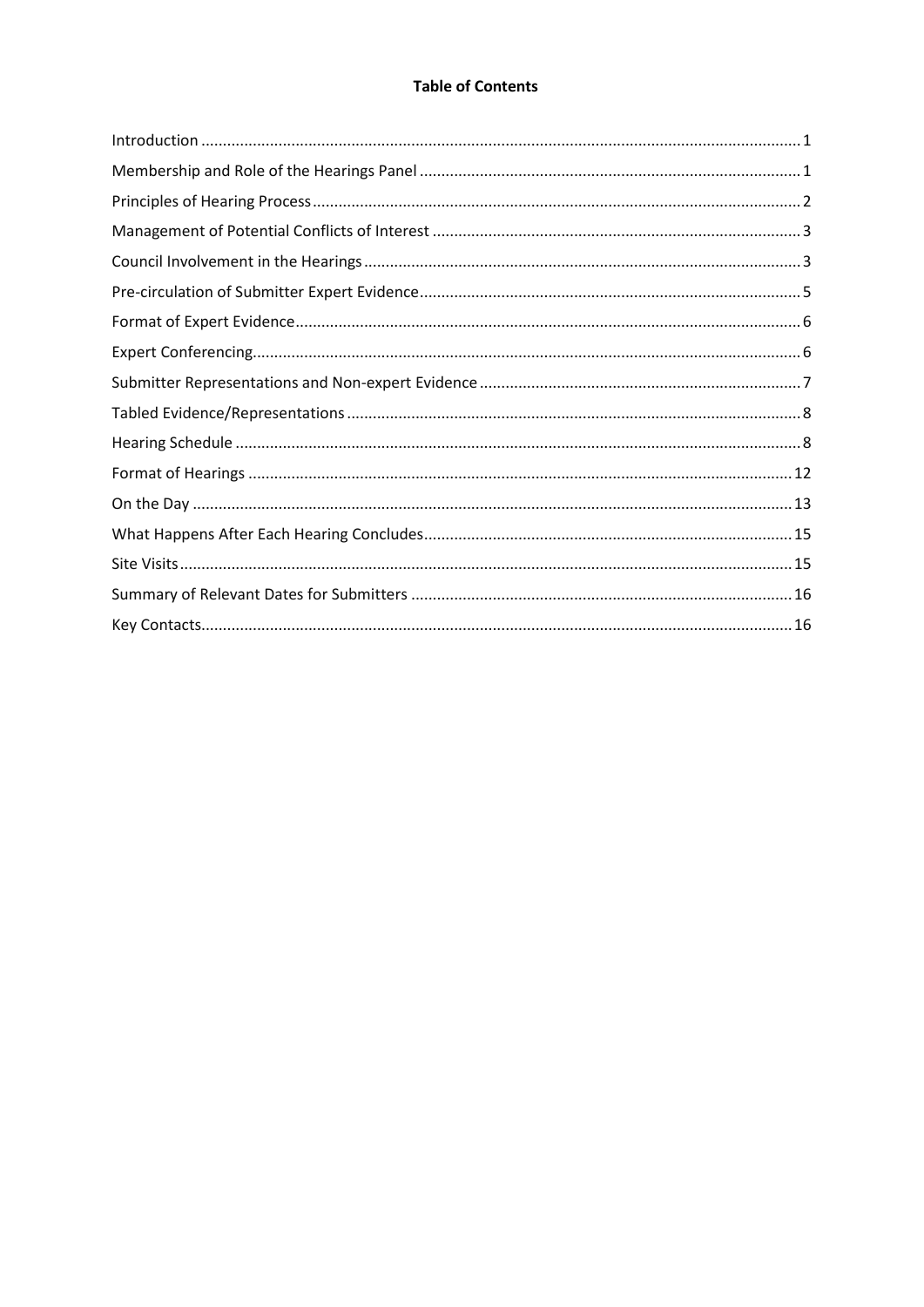## <span id="page-2-0"></span>**Introduction**

- 1. Central Hawke's Bay District Council (the Council) publicly notified its Proposed District Plan (PDP) on 28 May 2021. Over 130 submissions were lodged with the Council in response to that notification.
- 2. A summary of those submissions was publicly notified on 11 October 2021, and 29 further submissions were received (Note: references in this Minute to submissions should be taken to include further submissions unless otherwise stated). The purpose of this Minute is to outline the procedures that will be followed for the hearing of submissions on the PDP that will commence on 14 March 2022.
- 3. A draft set of procedures was released on 17 December 2021 for feedback from submitters. To facilitate process feedback, a 'Meet the Panel' evening was held on Monday 14 February 2022 to provide an informal opportunity for submitters (or their representatives) to meet members of the Hearings Panel, as well as other persons involved in the Hearings process, prior to the commencement of hearings. People could attend the evening either in person (following Councils Public Health requirements) or attend digitally via Zoom. The hearings process was outlined at the meeting, and an opportunity for any questions about procedures was provided. This evening was not an opportunity to discuss submissions or substantive issues regarding the District Plan itself. The presentation on the Hearing Process is available on the Hearings Portal.
- 4. This memorandum provides the finalised set of Hearing procedures that will guide the Hearing Process over the course of 2022.
- 5. A "Friend of the Submitter" type of service will be provided by the Council to assist submitters with understanding and working with the hearings process. Further information about the Friend of the Submitter, and how that service is expected to work, is available on the Council Hearings Portal.
- 6. This Minute includes information as to how the hearings will be divided by subject matter, and provides specific directions as to when and how evidence and legal submissions will need to be lodged for the hearing topics. It also seeks to provide guidance on what submitters can expect when they appear at the hearing.

#### <span id="page-2-1"></span>**Membership and Role of the Hearings Panel**

- 7. The Council has appointed a six-person Hearings Panel of Commissioners under Section 34A (1) of the Resource Management Act 1991 (RMA) to hear and make decisions on the submissions lodged in relation to the PDP.
- 8. The Commissioners appointed are:
	- Robert Schofield (Planning Consultant based in Wellington) as Chair
	- Loretta Lovell (Lawyer based in Wellington)
	- Roger Maaka (Independent Hearing Commissioner)
	- Tim Atkin (Central Hawke's Bay District Council Elected Member)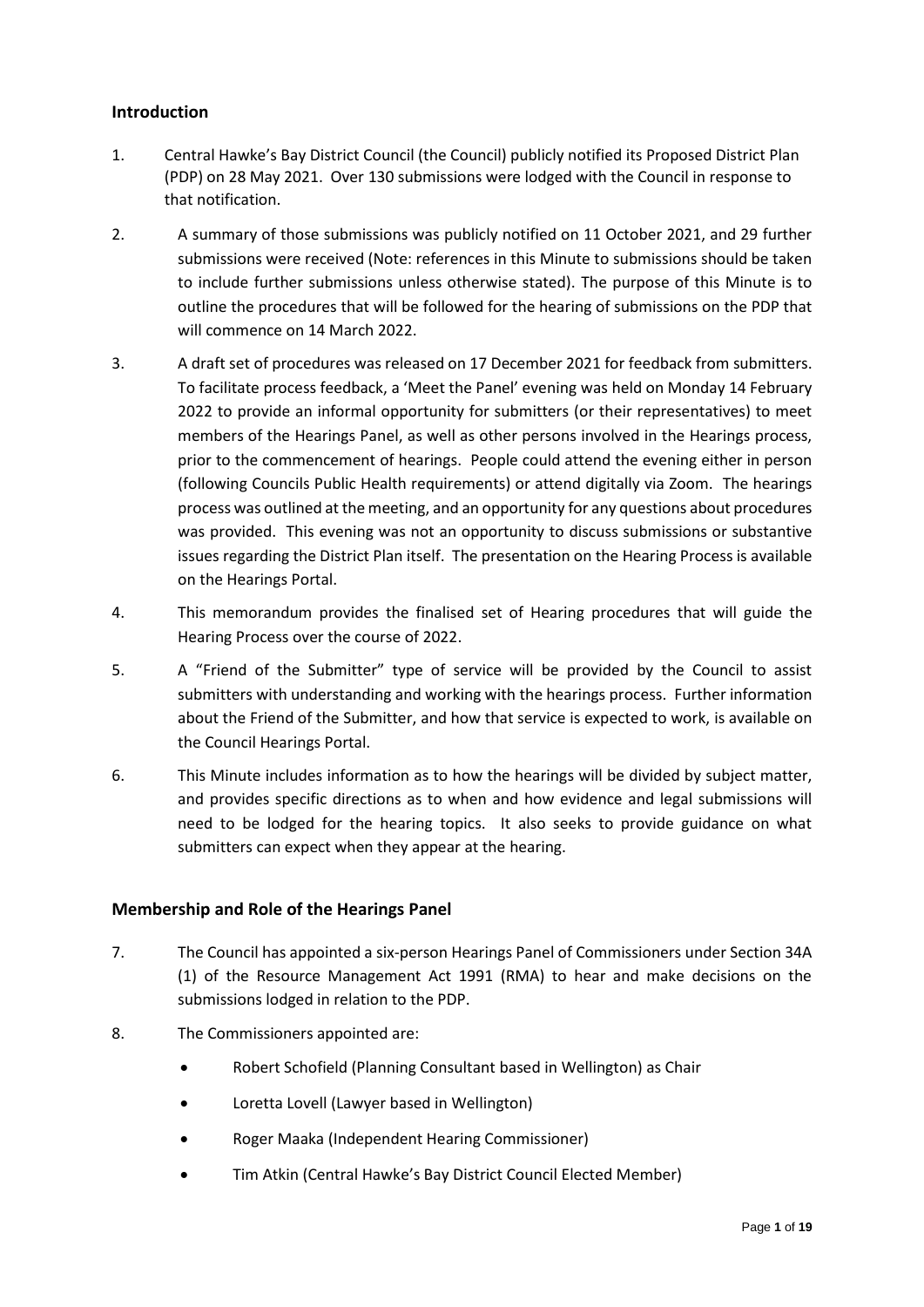- Kate Taylor (Central Hawke's Bay District Council Elected Member)
- Pip Burne (Central Hawke's Bay District Council Elected Member)
- 9. All Commissioners are accredited under the Ministry for the Environment's 'Making Good Decisions' course. The three Councillors are sitting as independent Commissioners in accordance with their accreditation.
- 10. Pursuant to pre-existing delegations, the Hearings Panel has the power to make directions on procedural matters relevant to the hearing of submissions and further submissions on the PDP. These hearing procedures are issued by the Hearings Panel pursuant to those delegations. It is likely that the Hearings Panel will issue a number of further procedural minutes during the course of the hearings process.
- 11. It is proposed that the Chair and Commissioner Lovell will sit on all Panels, with other members of the Panel sitting on rotation across hearing topics.
- 12. The proposed allocation of Commissioners to hearing topics is set out below in the section discussing the division of the PDP into different hearing streams (note this allocation may be subject to change).

#### <span id="page-3-0"></span>**Principles of Hearing Process**

- 13. One of the functions of the Hearings Panel is to establish the hearing process to be followed, ensuring that the process complies with the requirements of the RMA and, to the greatest extent practicable, be appropriate, fair, and efficient.
- 14. To this end, the Hearings Panel will establish and conduct hearing processes that:
	- **Are appropriate and fair**: each Hearing Panel will at all times act in a fair and transparent manner.
	- **Avoid unnecessary formality**: each Hearing Panel will be inclusive, acknowledging the broad range of interests of submitters and facilitating a process that provides all parties with the opportunity to be heard, either through oral or written submissions and/or evidence.
	- **Are efficient**: each Hearing Panel will conduct an efficient process which minimises time and costs to all parties participating in the hearings. Council and all submitters will have an opportunity to be heard; however, it is also expected that presentations and evidence will avoid repetition and will be within scope.
	- **Recognise Tikanga Māori**: each Hearing Panel will receive written evidence in Te Reo in accordance with the filing timetable prior to hearing. Should a submitter wish to speak to that submission or present evidence in Te Reo at hearing, they are required to provide the Hearings Administrator with at least one calendar week's notice before the commencement of the first day of the hearing stream concerned to enable an interpreter to be made available to assist the Hearing Panel. The Tikanga of the Mana Whenua shall be reflected in the hearing process as they deem appropriate.
	- **Recognise New Zealand sign language**: each Hearing Panel will receive evidence in sign language, if and when requested to do so by a submitter who has given at least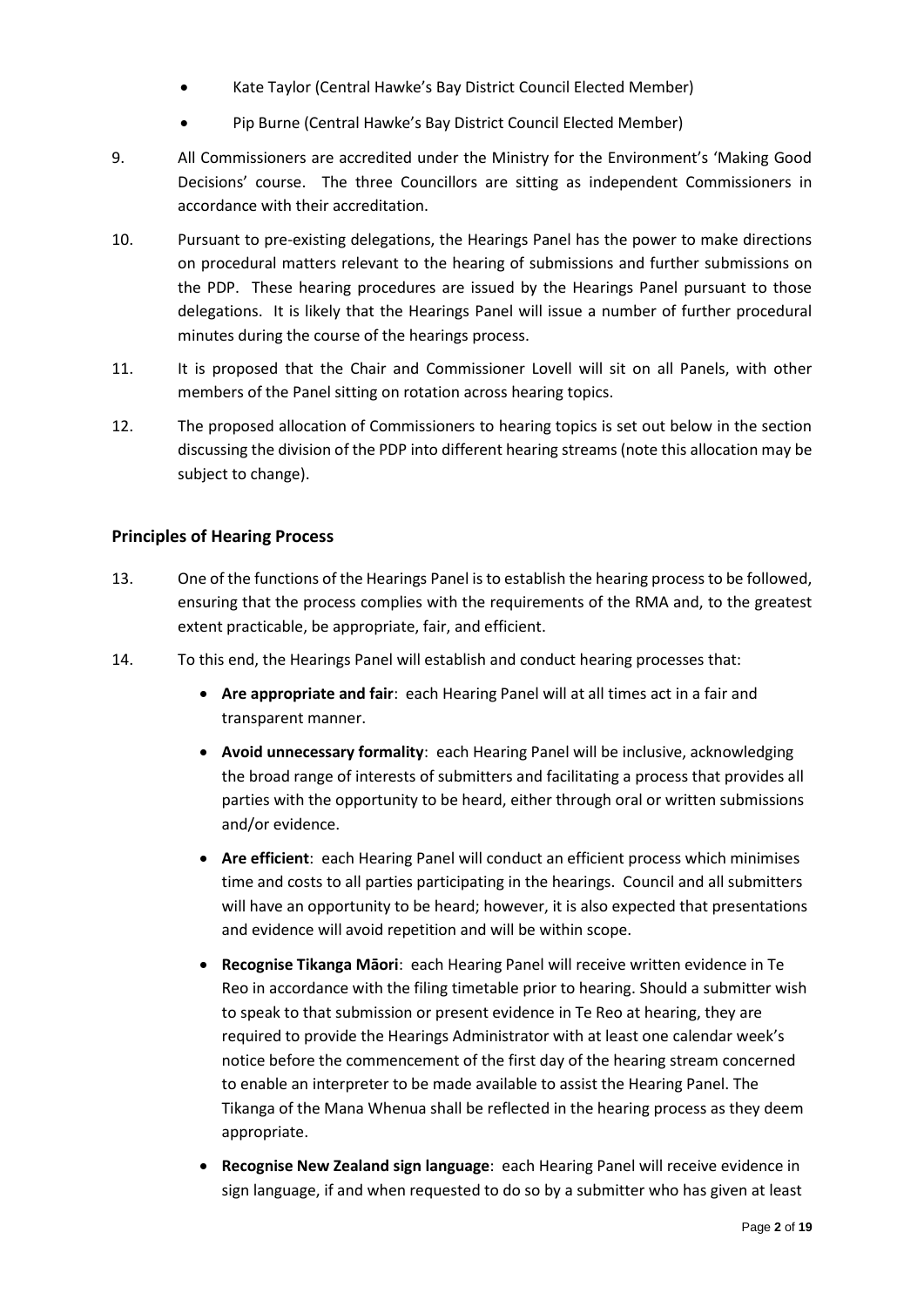one calendar week's notice before the commencement of the first day of the hearing stream concerned to enable an interpreter to be made available to assist the Hearing Panel.

## <span id="page-4-0"></span>**Management of Potential Conflicts of Interest**

- 15. To ensure a fair and transparent hearing process, all Commissioners must bring an independent view and open mind to the role, free of any conflicts of interest that could result in bias and/or predetermination.
- 16. Conflicts of interest may arise, for example, where a Commissioner:
	- Has previously appeared as a witness or an advocate for a party who holds an interest and/or lodged a submission on the PDP; or
	- Has a private interest, including but not limited to a personal relationship with a submitter or their representative or an interest in property directly affected by a submission.
- 17. As part of the appointment process, Central Hawke's Bay District Council required applicants for appointment as Commissioners on the PDP to declare any conflicts of interest. There were no declared conflicts that precluded appointment of the Hearings Panel members.
- 18. A potential conflict of interest can be raised by a Commissioner or by a party to the hearing process.
- 19. If any Commissioner becomes aware of any potential conflicts of interest prior to or during any hearing, they will immediately disclose this to the Chair prior to and (where they become aware of some) during the hearings.
- 20. Any party to the hearing process is entitled to raise potential conflicts of interest with the Chair. This should be done as soon as possible (through the Hearings Administrator), with the commencement of the relevant day's hearing being the latest time a conflict can be raised.
- 21. Where a conflict of interest is raised, the Chair will determine whether the Commissioner should stand aside from any specific hearing sessions (and consequently from the deliberations and decision-making arising from such sessions). If any issue arises in respect of the Chair's involvement and interests, the balance of members of the Hearing Panel concerned will determine the appropriate course of action.
- 22. A Register of Interests will record previous and current involvements and/or interests held by Commissioners. The Register will be updated by the Chair during the hearing process should a conflict come to light.
- 23. The Register of Interests will be maintained for the full term of the hearing process and will be available for public inspection upon request to the Hearings Administrator.

## <span id="page-4-1"></span>**Council Involvement in the Hearings**

24. A number of Council staff and external advisers will be involved in the hearing process, specifically: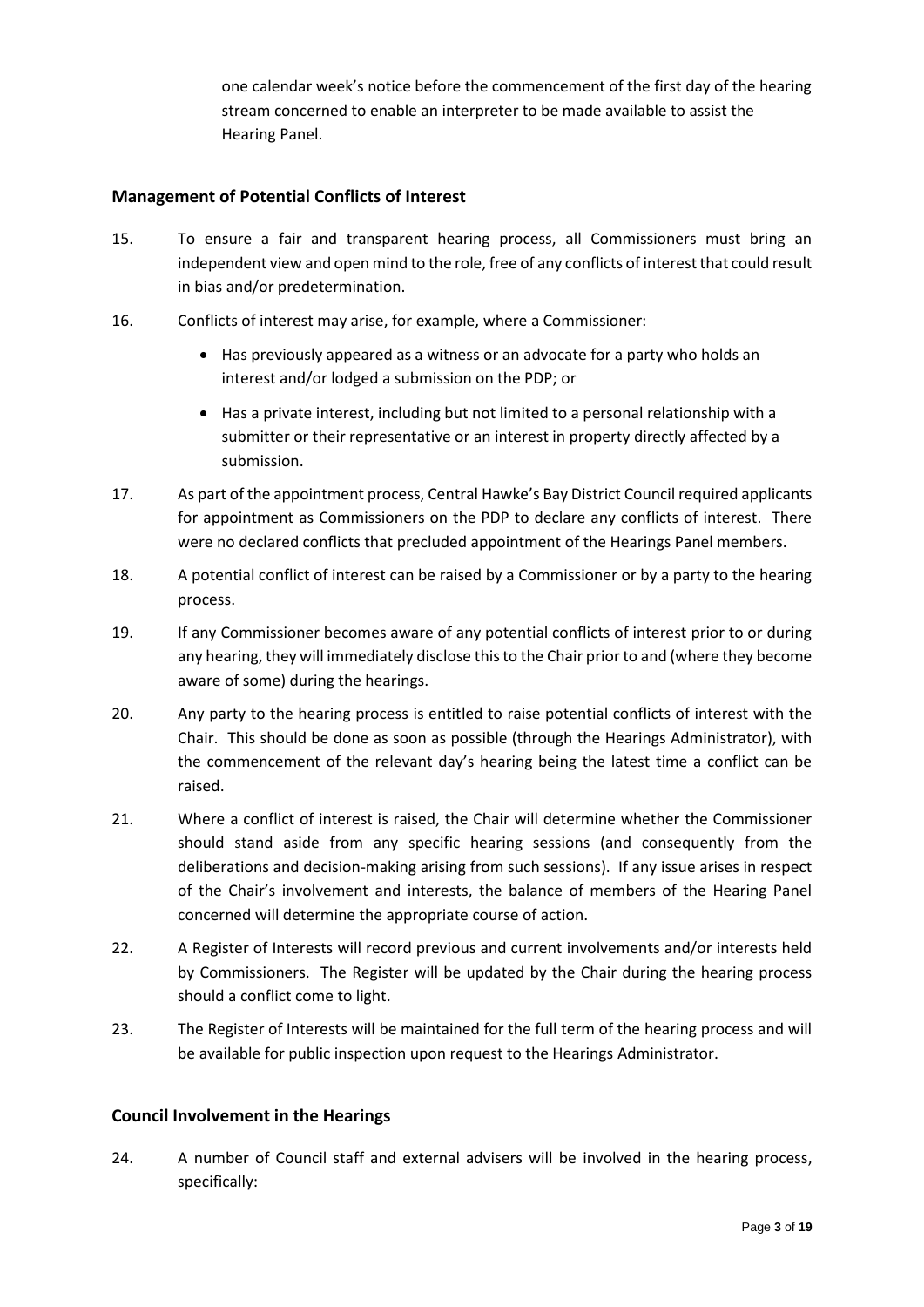- (a) The Hearings Administrator(s)
- (b) The Section 42A Report authors, and
- (c) Where required, Council Officers or external technical advisers providing expert evidence.
- 25. All communications with the Hearing Panel from submitters and their representatives, Section 42A Report writers and expert witnesses must be directed through the Hearings Administrator.
- 26. The Hearings Administrator and District Plan Team will oversee the various administrative tasks needed to ensure an efficient hearing process, including:
	- (a) Issuing schedules and hearing notifications
	- (b) Making hearing arrangements
	- (c) Circulating Hearing Panel Minutes and other directions
	- (d) Circulating evidence and reports for each hearing
	- (e) Handling submitter enquiries
	- (f) Handling public inquiries to the Hearings Panel, and
	- (g) Generally assisting the Hearings Panel with logistical matters as required.
- 27. The District Plan Team are also responsible for managing the PDP webpage to ensure that all necessary information to support an efficient hearing process is available to all participants in a timely manner.
- 28. **Jessie Williams** is the District Plan Hearings Administrator, but she will be assisted by other Council Officers when required. Parties may contact the Hearings Administrator at [districtplan@chbdc.govt.nz](mailto:districtplan@chbdc.govt.nz) or phone (06) 857 8060.

#### *Section 42A Reports*

- 29. Section 42A of the RMA provides for preparation of reports summarising and evaluating submissions relevant to a hearing topic and making recommendations on potential amendments to the PDP in response to submissions. Section 42A Reports will be prepared either by qualified planners (Council staff or external consultants) and supported, where appropriate, by expert evidence. Such expert evidence may be prepared by Council staff or external consultants.
- 30. Where a particular hearing involves submissions on multiple PDP chapters, a number of Section 42A Reports may be prepared and publicly released prior to the relevant hearing.
- 31. The purpose of a section 42A report is to assist both submitters and the Hearing Panel prepare for the hearing to which it relates. Among other things, each Section 42A report will contain:
	- a schedule of the primary submission points it addresses
	- the author's recommendation in relation to each submission point, and
	- the section of the report where the substance of any submission point that is seeking amendments to the PDP is addressed.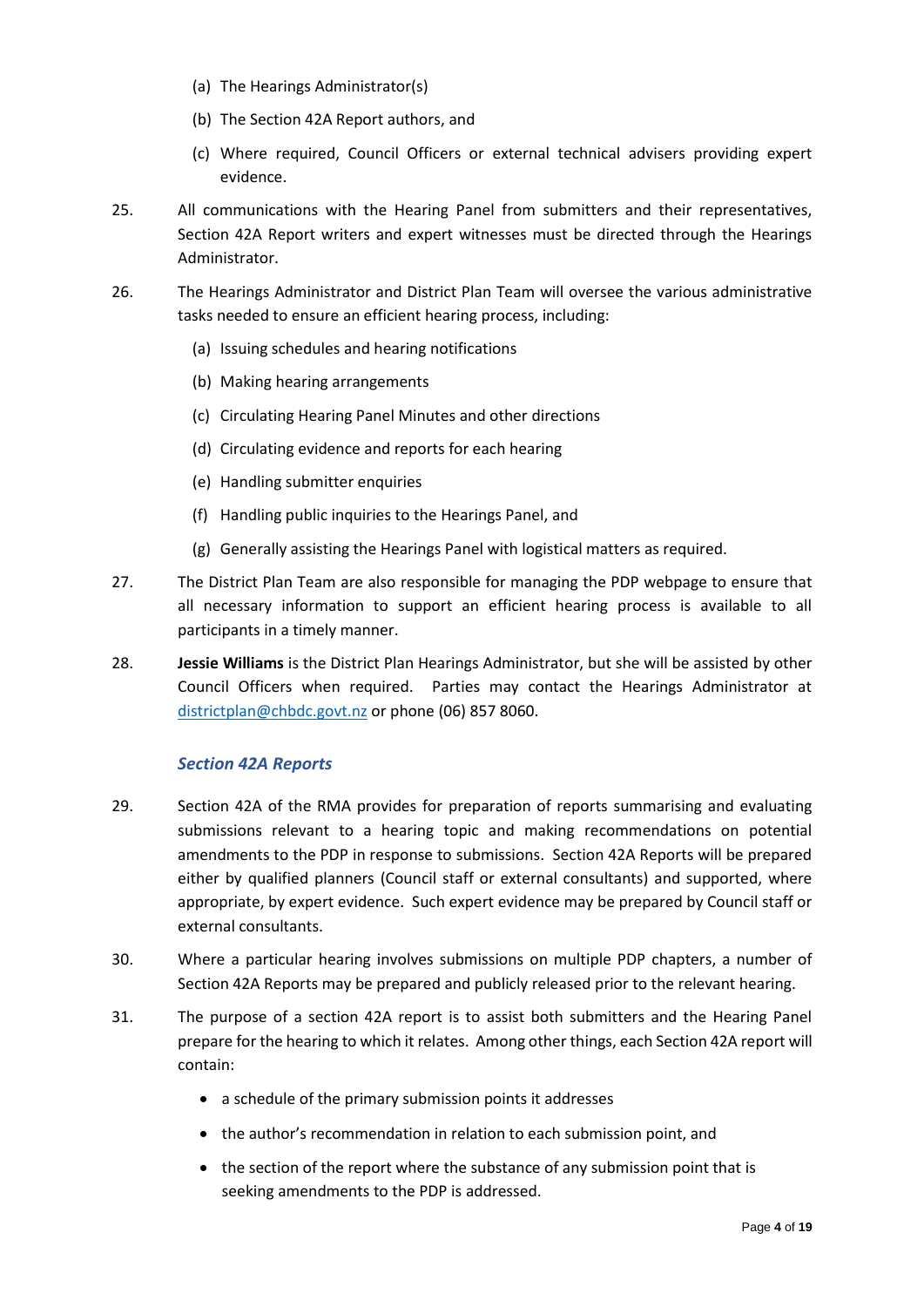- 32. Where a number of submissions raise a similar point, they will likely be addressed collectively. Submitters wishing to check whether their submission points are going to be heard in a particular hearing should check the Section 42A for that hearing and its schedule to confirm. Any uncertainty can be clarified through the Hearings Administrator (contact details below).
- 33. The Section 42A Reports that are prepared for each hearing, together with any supporting expert evidence, constitute part of the body of evidence to be considered by the Hearing Panel.
- 34. All material related to the hearings will be uploaded to the Council's dedicated PDP Hearings website. Details of this will be made available to all submitters well in advance of hearings commencing.
- 35. Section 42A Reports and any supporting expert evidence will be uploaded to the website not less than 15 working days prior to the hearing to which they relate.
- 36. Once Section 42A Reports are available online, the Hearings Administrator will contact submitters who indicated they wished to be heard on the relevant topic, and provide them with a link to the relevant Section 42A Report. Hard copies of the Section 42A reports will also be available for submitters to review in the Council's Waipawa Library, *Te Huinga Knowledge and Learning Hub*, Waipukurau, and at reception on the ground floor of the Council Administration Building, Ruataniwha Street, Waipawa. If submitters have difficulty accessing other PDP materials online, they can seek the assistance of library staff, or the reception team at the Council Administration Building.
- 37. While Section 42A Reports will evaluate all submissions on the relevant hearing topics and make recommendations to the Hearing Panel considering those topics, those recommendations are not binding on the Hearing Panel and carry no greater weight than any other evidence provided by or on behalf of any submitter.
- 38. The general approach of the Hearings Panel is that it will not make provision for precirculated rebuttal evidence by Section 42A Report authors or other Council expert witnesses. Those hearing topics involving substantial rezoning requests are likely to be an exception to this general policy, in order to assist a more efficient hearing process.

## <span id="page-6-0"></span>**Pre-circulation of Submitter Expert Evidence**

- 39. All submitters who have given notice of their intention to be heard on a hearing topic are entitled to appear at that hearing. Submitters may appear either in person or through their authorised representative, and a submitter's case may also be assisted by their bringing expert evidence before the relevant Hearing Panel.
- 40. An expert is a person equipped by training and experience to provide independent expert opinion on issues of relevance to the determination of the final form of the PDP. While most experts will have academic qualifications, that is not a prerequisite. For example, Kaumātua do not need a university degree to be an expert on the cultural values of their iwi or hapū.
- 41. With the exception of cultural experts, expert witnesses are expected to confirm and comply with the expert witness code of conduct established by the Environment Court (discussed further below). In doing so, the expert demonstrates they have the expertise to advance the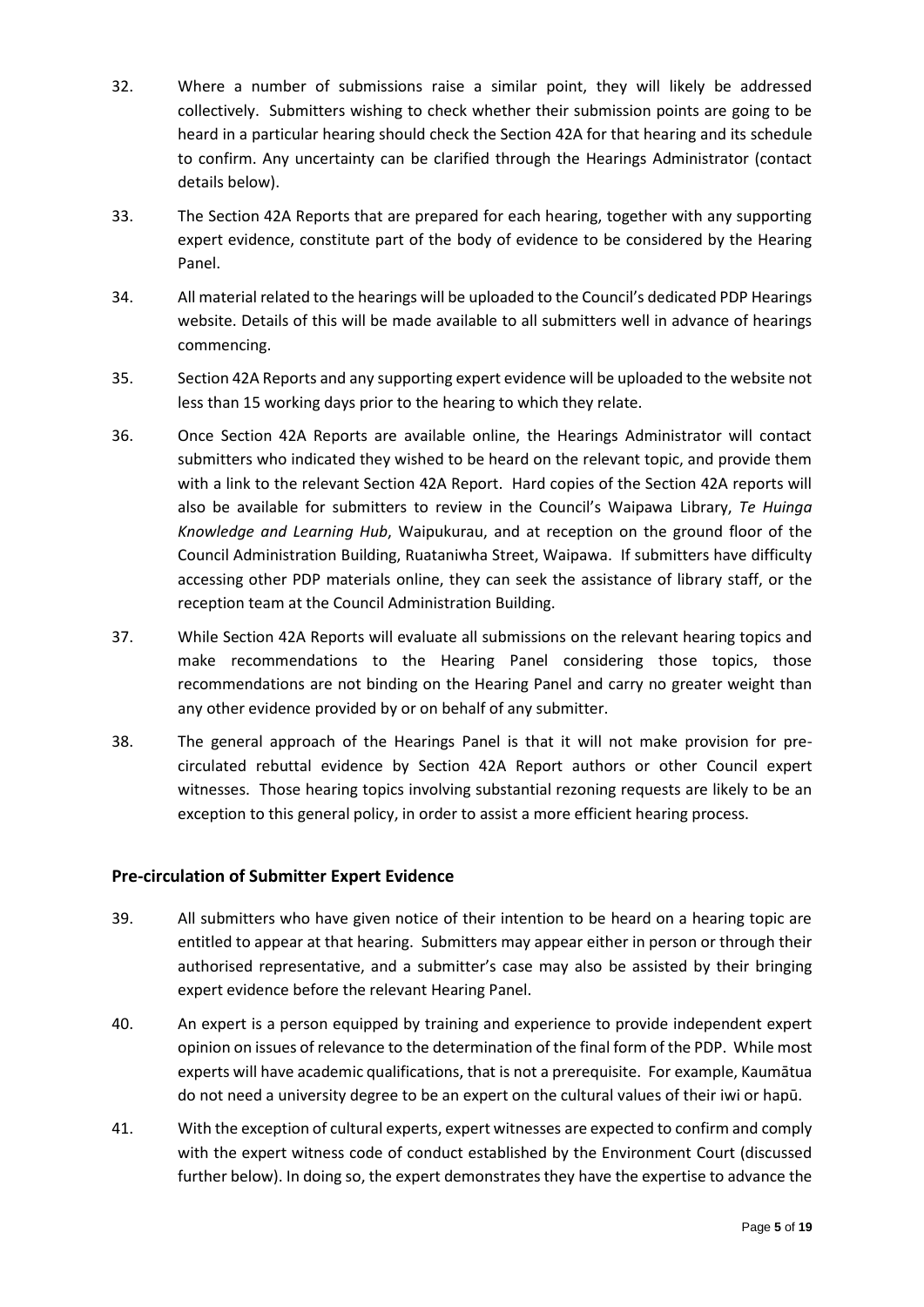opinions they provide, and the ability to act independently of the submitter who calls them to give evidence.

- 42. The extent to which a submitter's case would be assisted by expert evidence will depend on the nature of the relief a submitter seeks. However, submitters should note that if they seek substantive changes to the notified plan provisions, their presentation should be accompanied by material which enables the Hearing Panel to undertake an evaluation of the relief sought under section 32AA of the RMA.
- 43. All expert evidence must be pre-circulated to the District Council in accordance with the timetable for the relevant hearing. Generally, the deadline for pre-circulation of submitter expert evidence will be ten (10) working days after circulation of the Section 42A Report on the particular topic. However, in some cases, evidence may be required to be filed earlier: in those instances, the Hearing Panel will notify submitters of filing dates.
- 44. The evidence will be uploaded to the Hearings' website upon receipt, and a link will be forwarded to the relevant parties.
- 45. Each expert witness may only present one brief of evidence per topic at each hearing.

## <span id="page-7-0"></span>**Format of Expert Evidence**

- 46. The Hearings Panel expects that all expert evidence will be in the form of a single compiled and unsecured PDF document, with numbered paragraphs, and page numbered for ease of reference. Expert witnesses should confirm that they have read and agree to abide by the Expert Witness Code of Conduct contained in the Environment Court of New Zealand Practice Note 2014 in the same manner as they would if appearing in the Environment Court. This includes providing evidence within their sphere of expertise and not omitting to consider material facts known to the witness that might alter or detract from the opinions expressed.
- 47. Expert briefs of evidence should contain a brief (maximum three pages) executive summary.
- 48. Expert witness briefs must be in a minimum of 11-point font (Arial or similar) and 1.5 spacing, with appropriate paragraph and page numbering.
- 49. Expert evidence for submitters should be directed at the relevant Section 42A Report, identifying points of agreement and disagreement with precise cross referencing to the Section 42A Report, including, in the case of planning witnesses, a 'track changed' version of the Plan provisions showing changes recommended from the Section 42A version. The Hearings Administrator will be able to supply experts with copies of the Plan provisions recommended in the Section 42A report in MS Word format on request. If the expert considers the Section 42A Report has not addressed a particular point, that should be dealt with separately.

## <span id="page-7-1"></span>**Expert Conferencing**

50. The Hearings Panel Chair may direct that expert conferencing should occur either prior to or during a hearing. The Chair will identify and minute the matters for which conferencing is required and such conditions (including the experts they propose to attend, reporting and deadlines) as may be required.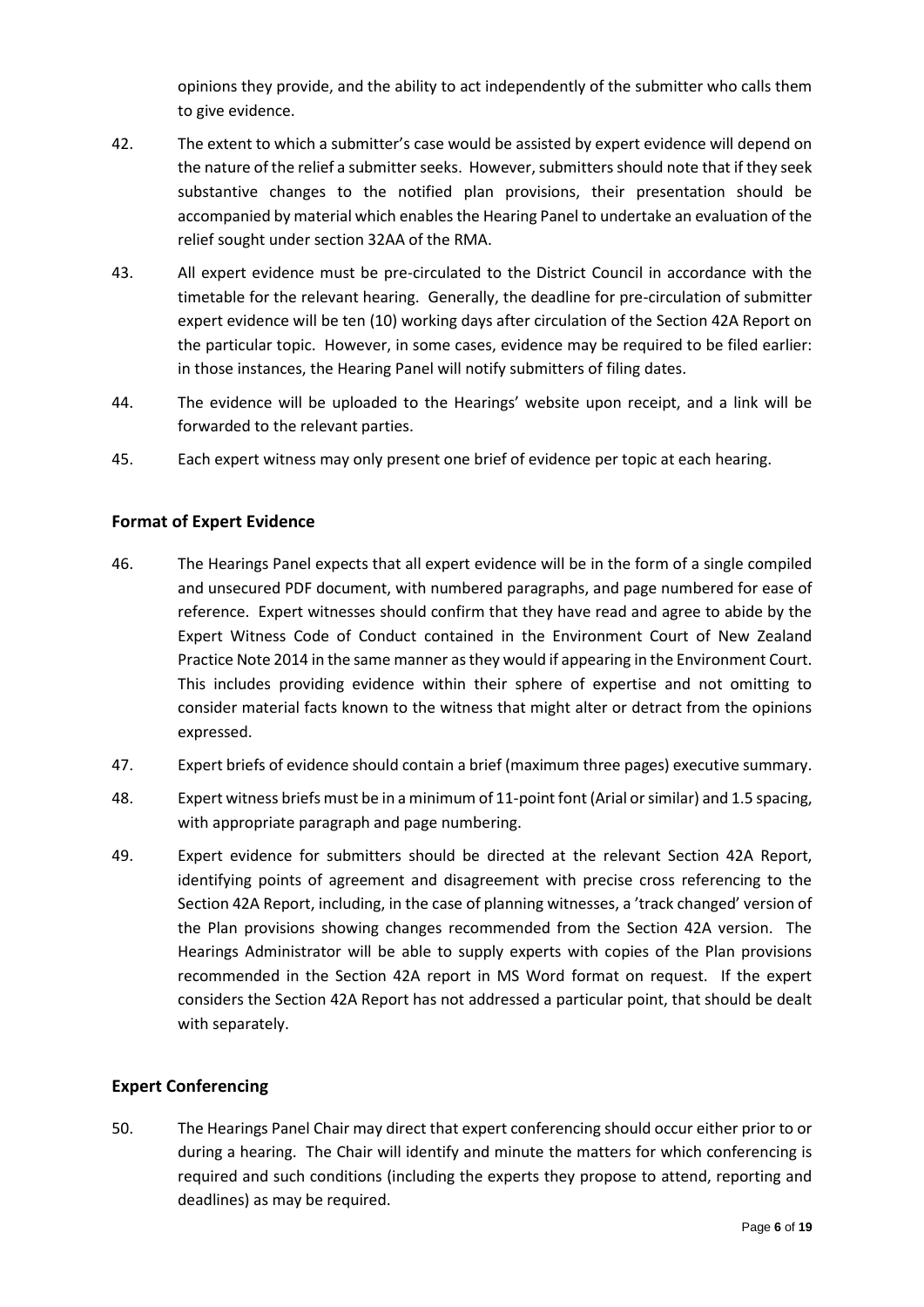- 51. The aim of expert conferencing is to identify areas of agreement and disagreement. The Hearings Panel expects that, consistent with the agreement of experts to comply with the Environment Court Practice Note, experts will undertake conferencing in the same manner as they would in the Environment Court, including in particular:
	- (a) An expert witness has an overriding duty to assist the Hearings Panel impartially on matters within the expert's area of expertise; and
	- (b) An expert witness is not, and must not behave as, an advocate for the party who engages the witness: expert witnesses must declare any relationship with the parties calling them or any interest they may have in the outcome of the proceedings.
- 52. The Hearings Panel's current intention is to only call for expert conferencing for experts other than planners, where necessary. The Hearing Panel will schedule conferencing following receipt of submitters' expert evidence and prior to the hearing. The Hearing Panel will consider if it would be assisted by planning witnesses conferencing at the conclusion of each Stream Hearing.
- 53. Notwithstanding the point above, submitters and Council are encouraged to consult on and conference on any matters at any time without waiting for a specific direction where they identify this to be advantageous and efficient. Given this, parties that have assembled their submission need not wait until the relevant Section 42A Report(s) have been released. They can therefore contact the Section 42A author(s) before then through the Hearings Administrator.

#### <span id="page-8-0"></span>**Submitter Representations and Non-expert Evidence**

- 54. Submitters may choose to present their submissions themselves or through their authorised representatives (including but not limited to legal counsel). Such presentations may take the form of submissions/representations or lay evidence. The difference between the two is that submissions/representations advocate for a particular outcome. Lay evidence is an objective statement of fact on matters relevant to the determination of an outcome. A submitter's presentation may combine both elements, but it is important to be aware and be clear of the difference between the two in your own mind.
- 55. All legal submissions that are longer than three A4 pages in length should be lodged with the Hearings Administrator not less than two working days before the commencement of the first day of the relevant hearing stream. If legal submissions refer to and rely on case law, counsel should either insert an electronic link to the cases or provide electronic copies separately or provide hard copies of cases.
- 56. Submitters who wish to present a written statement should also lodge the statement with the Hearings Administrator at least two working days before the commencement of the first day of the relevant hearing stream, particularly if it is longer than three A4 pages in length. Shorter statements may be presented on the day, but if so, the submitter must bring ten copies of any written material to the hearing and supply an electronic copy to the Hearings Administrator within two working days after their presentation.
- 57. While there is no requirement to provide a written statement, submitters are encouraged to do so. Having a written record allows the Hearing Panel members to focus on the presentation rather than taking notes. It also assists with keeping the presentation focussed.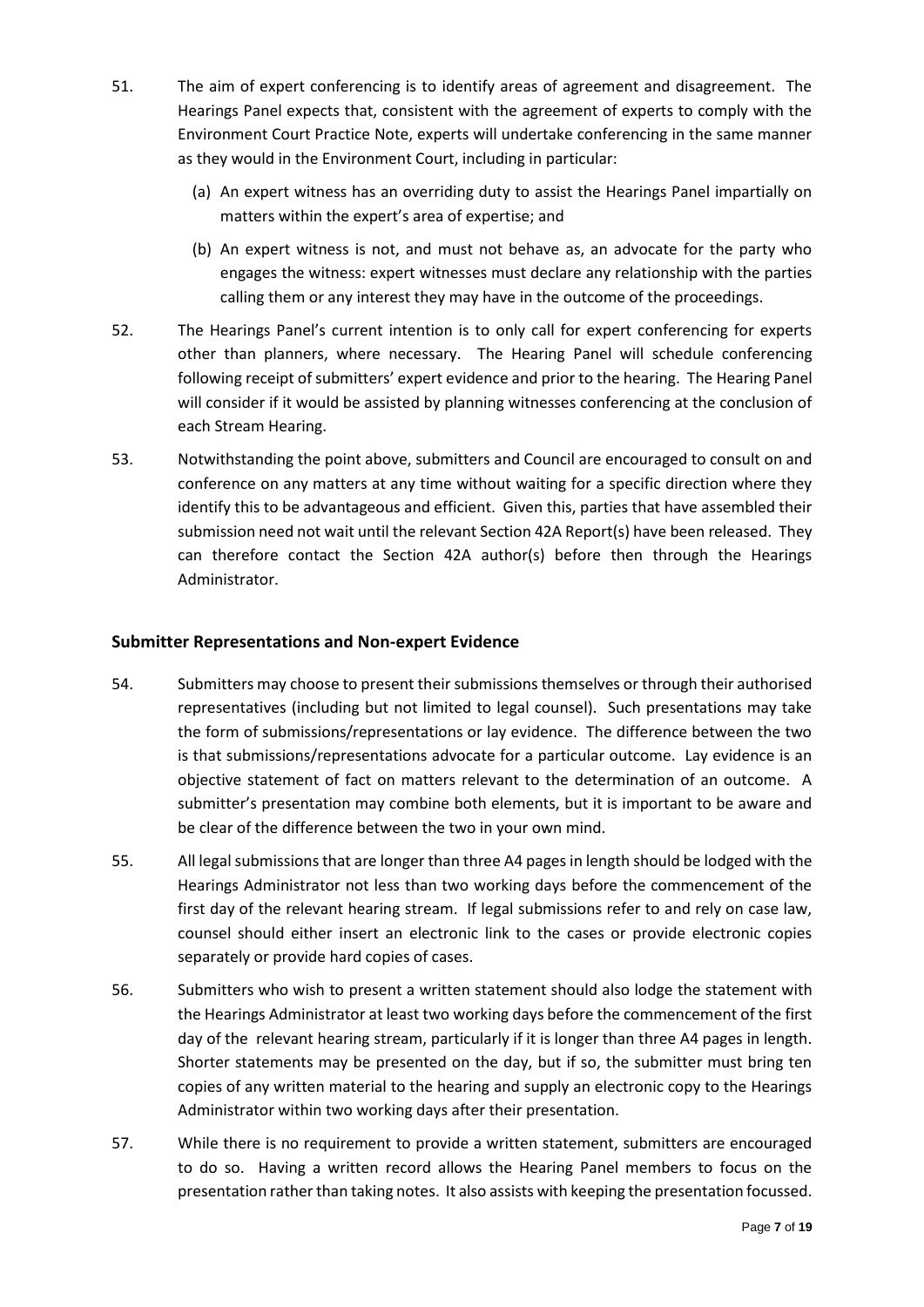If no written statement is provided, speaking time will be limited to approximately 10 minutes.

- 58. Where a number of submitters are presenting a similar position on a particular issue, coordination between those submitters is strongly encouraged. Ideally, submitters will nominate a representative to present on behalf of the group. The hearing is not a numbers game - the Hearing Panel will be much more interested in the cogency of the reasons for a particular amendment to the PDP provisions than the number of people who appear to make the same point.
- 59. If a submitter wishes to present their submission using a power-point or other audio-visual presentation, they should provide the power-point in an electronic format to the Hearings Administrator at least two working days prior to the commencement of the first day of the relevant hearing stream. This is to ensure compatibility with the electronic system at the hearing venue. The Council's IT security rules preclude documents being supplied on a data stick so if your document is too large to email, you will need to arrange transmission via one of the services enabling documents to be downloaded from a website (e.g. Dropbox).

#### <span id="page-9-0"></span>**Tabled Evidence/Representations**

- 60. Where a submitter or their representative is unable to attend the hearing for a particular topic, they may choose to table written material in support of their submission. Such written material must be provided to the Hearings Administrator not later than the last day of the hearing stream concerned. However, the Hearings Panel expect that tabling material or evidence is the exception, as the Panel will obtain a better understanding about the matters and relief sought by submitters if they are able to ask questions during the Hearing.
- 61. Once a hearing is completed, unless requested by it, the Hearings Panel will not accept additional material on the matters the subject of that hearing other than in exceptional circumstances, which will require the prior approval of the Chair. Parties who seek such approval will need to address potential prejudice to other participants in the hearing process (including Council staff), and any disruption receipt of the material they seek to produce may cause to the efficient completion of the hearing process.

#### <span id="page-9-1"></span>**Hearing Schedule**

- 62. The Hearings Panel intends to separate its hearings into groups of topics, with each hearing considering a number of specific hearing topics
- 63. With the exception of Commissioners Schofield and Lovell, who will attend all hearings, the Panels hearing each stream will differ in composition: that is, there will be separate Hearing Panels hearing different groups of topics.
- Page **8** of **19** 64. Hearing topics have been grouped into streams, with the objective of, as far as possible, hearing closely related matters in the same hearing. While it is hoped that this will reduce the demands on hearing participants, it is acknowledged that this approach will mean that some submitters may have to attend and participate in more than one hearing – depending on the scope of their submission perhaps a number of hearings. The Hearings Panel acknowledges that this approach may be disruptive to submitters' other work and family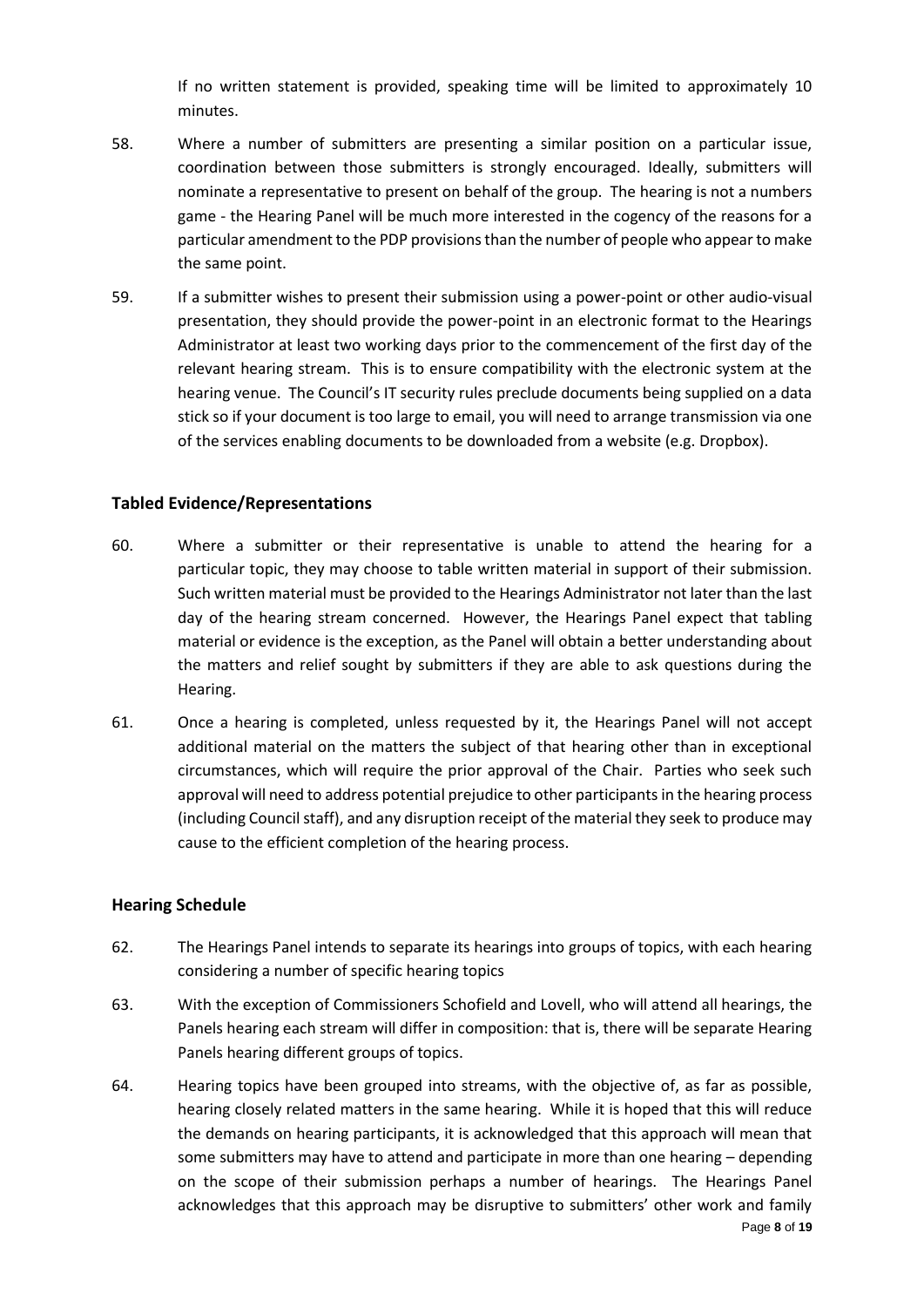commitments. However, the Panel considers that its approach is the best balance between an efficient and manageable hearing process.

- 65. Each hearing will generally be held over three contiguous days per week. The hearing venue will be the Council Chamber, 28-32 Ruataniwha Street, Waipawa unless otherwise advised.
- 66. The hearings will generally be held from 9am to 5pm, although the end may vary according to the daily schedule and progress made in hearing submissions that day.
- 67. The arrangement of topics into different hearing streams, and the allocation of Commissioners to each hearing is as shown in the following table.
- 68. At this stage, the Hearings Panel intends to fix the timetable for the first two hearing streams only. The Hearings Panel will monitor progress on the first two hearings and whether changes are required to the hearing procedures before making directions on the timetabling of subsequent hearing streams.
- 69. **Hearing Stream 1** will address the Natural and Coastal Environment, and is scheduled to begin following the opening Powhiri on 14 March 2022 and conclude on 17 March 2022. The Powhiri is scheduled from 9.00 am to 11.00am on the morning on March 14 and will be open to all parties.
- 70. It is anticipated that three hearing days will be required for each hearing stream, but, if necessary, additional days can be scheduled. To facilitate that hearing timing, for Hearing 1, the relevant pre-circulation deadlines are:
	- Section 42A Report(s) and any supporting expert evidence: 4pm on 21 February latest
	- Submitters' expert evidence: 4pm on 28 February latest
- 71. **Hearing Stream 2** will address Urban Environment, Sustainability and General District Wide matters. The timetable will be:
	- Section 42A Report(s) and any supporting expert evidence: 1pm on 2 March latest.
	- Submitters' expert evidence: 1pm on 17 March latest
	- $\bullet$  Hearing: 30 March 1 April
- 72. Note that this is not a Notice of Hearing: a formal Notice of Hearing will be issued before each hearing.
- 73. The allocation of time for these hearings is necessarily tentative until each submitter wishing to be heard is allocated a hearing slot. If necessary, additional hearing days will be scheduled.
- 74. The Hearings Administrator will email all submitters who have requested to be heard, seeking confirmation of their hearing time requests. If submitters have particular preferences to the date and/or time when they are heard, the Hearings Administrator will endeavour to accommodate those preferences on a 'first come, first served' basis. The Hearings Administrator will compile and upload on the website the Hearing Schedule with indicative times for each party's appearance.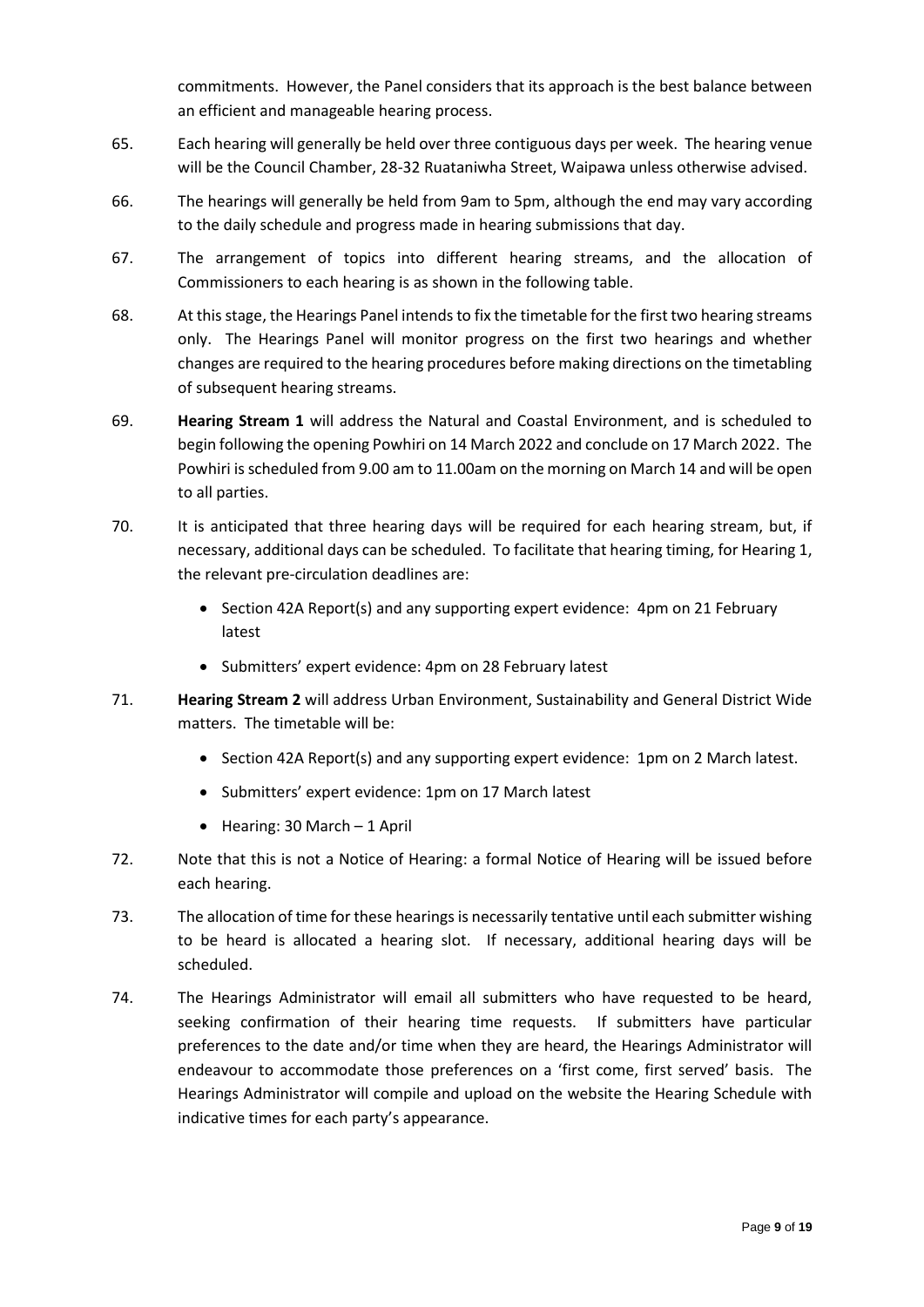| <b>Hearing Stream</b><br># | <b>Topic Areas</b>                   | <b>Sub-Topics</b>                                                          |
|----------------------------|--------------------------------------|----------------------------------------------------------------------------|
| $\mathbf{1}$               | <b>Natural Environment</b>           | Ecosystems & Indigenous Biodiversity                                       |
|                            |                                      | Natural Features & Landforms / NFL - SCHED6                                |
|                            |                                      | Open Space & Recreation                                                    |
|                            |                                      | <b>Public Access</b>                                                       |
|                            |                                      | Activities on the Surface of Water                                         |
|                            | <b>Coastal Environment</b>           | Coastal Environment / CE-SCHED7                                            |
|                            |                                      | Large Lot Residential Zone                                                 |
| $\overline{2}$             | <b>Urban Environment</b>             | Urban Form & Development                                                   |
|                            |                                      | <b>General Residential Zone</b>                                            |
|                            |                                      | Commercial Zone                                                            |
|                            |                                      | General Industrial Zone                                                    |
|                            |                                      | Settlement Zone                                                            |
|                            |                                      | Subdivision - Urban                                                        |
|                            |                                      | Sustainability Subdivision & Building                                      |
|                            | <b>General District-Wide Matters</b> | Light                                                                      |
|                            |                                      | <b>Noise</b>                                                               |
|                            |                                      | Signs                                                                      |
|                            |                                      | <b>Temporary Activities</b>                                                |
| $\overline{\mathbf{3}}$    | <b>Rural Environment</b>             | <b>Rural Land Resource</b>                                                 |
|                            |                                      | General Rural Zone                                                         |
|                            |                                      | <b>Rural Production Zone</b>                                               |
|                            |                                      | Rural Lifestyle Zone                                                       |
|                            |                                      | Subdivision - Rural                                                        |
| 4                          | <b>Tangata Whenua</b>                | Tangata Whenua / Mana Whenua / Ngā Tangata Whenua<br>O Tamatea             |
|                            |                                      | Sites & Areas of Significance to Māori                                     |
|                            |                                      | Papakāinga and Kaumātua Housing, and associated<br>Marae-based Development |
|                            | <b>Historic Heritage</b>             | <b>Historic Heritage</b>                                                   |
|                            |                                      | Notable Trees                                                              |
| 5                          | <b>Hazards &amp; Risks</b>           | Contaminated Land                                                          |
|                            |                                      | Hazardous Substances                                                       |
|                            |                                      | Natural Hazards                                                            |

# **Table 1: INDICATIVE HEARINGS SCHEDULE**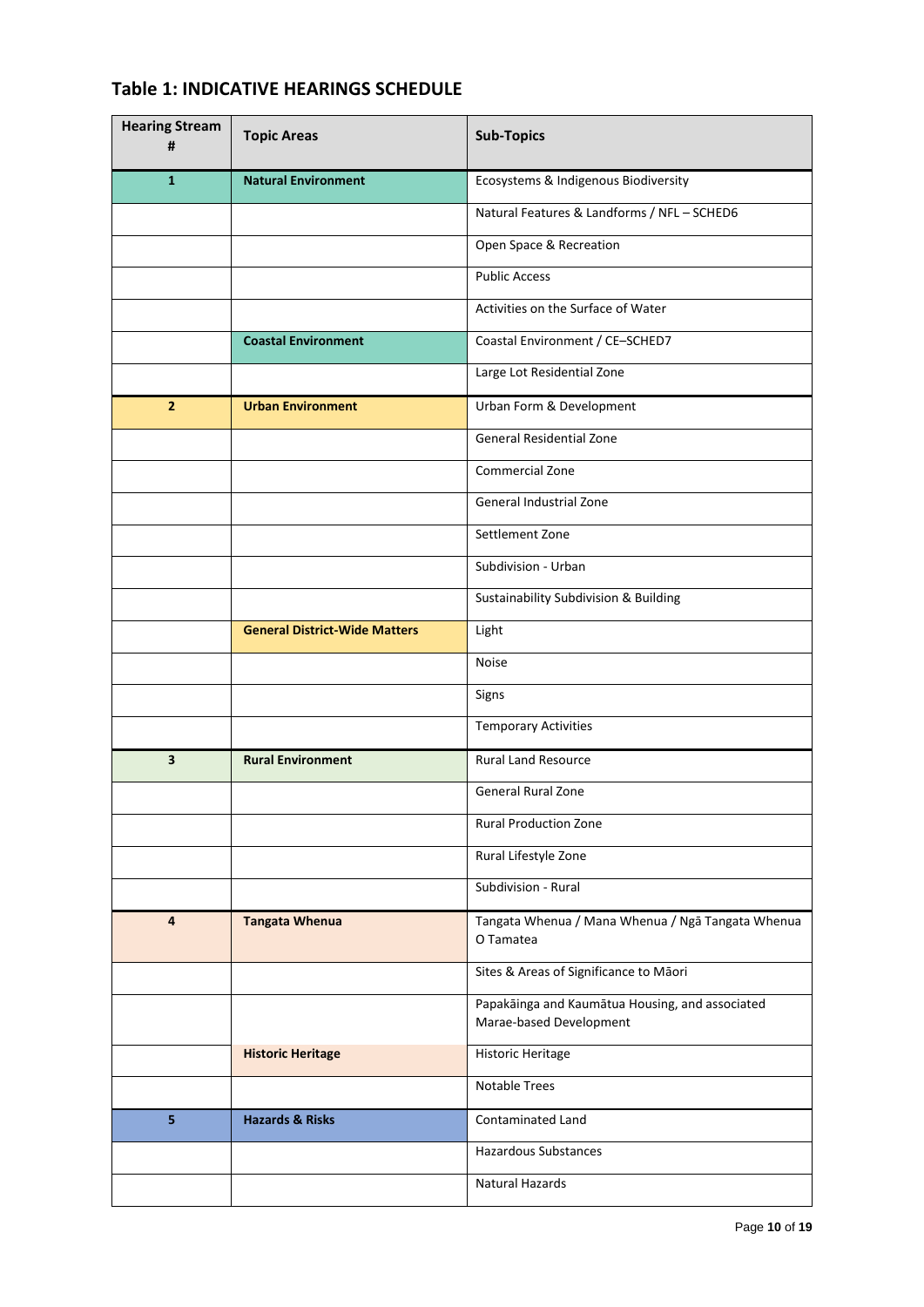| <b>Hearing Stream</b><br># | <b>Topic Areas</b>                 | <b>Sub-Topics</b>                                   |
|----------------------------|------------------------------------|-----------------------------------------------------|
|                            | <b>Earthworks</b>                  | Earthworks                                          |
|                            |                                    | Mining & Quarrying                                  |
|                            | <b>Subdivision</b>                 | <b>General Subdivision</b>                          |
| 6                          | <b>Mapping</b>                     | <b>Rezoning Requests</b>                            |
|                            |                                    | ECO-SCHED5 and Mapping of Significant Natural Areas |
|                            |                                    | <b>General Mapping</b>                              |
|                            | <b>Miscellaneous</b>               | Part 1 Introduction and General Provisions          |
|                            |                                    | Miscellaneous / Other Matters                       |
| $\overline{7}$             | Energy, Infrastructure & Transport | <b>Network Utilities</b>                            |
|                            |                                    | Noise - Network Utilities                           |
|                            |                                    | Signs - Network Utilities                           |
|                            |                                    | Renewable Energy                                    |
|                            |                                    | Transport                                           |
|                            | <b>Designations</b>                | Designations                                        |

- 75. To ensure that all submitters have a fair opportunity to be heard, however, the default allocation of time will be 15 minutes per submitter. This reflects the fact that the Commissioners will have read all submissions beforehand, along with all pre-circulated written material. The purpose of a submitter appearing is, accordingly, to highlight key points the submitter wishes to draw to the Hearing Panel's attention and to provide the Hearing Panel with an opportunity to ask the submitter, their representatives and/or witnesses questions arising from their evidence.
- 76. Submitters who consider that the default 15-minute period will be insufficient will need to make a request for additional time to be allocated, with reasons. The Chair will try to ensure that all submitters have the time they need (within reason) to adequately present their evidence and submissions, but the hearing time available is not completely open-ended and the Hearings Panel is seeking to ensure that each hearing proceeds efficiently.
- 77. If a submitter seeks more time to be allocated to them on the basis that the submitter will be calling expert evidence, then the number of expert witnesses and their expertise (and desirably names) will need to be advised to the Hearings Administrator. For those submitters seeking extra time on the basis that they will be represented by counsel presenting legal submissions, that too will need to be advised to the Hearings Administrator.
- 78. To enable preparation of a detailed hearing schedule, submitters wishing to be heard on Hearing Streams 1 & 2 are requested to advise the Hearings Administrator of their desire to participate, and (if applicable) their request for additional time to be allocated to them as follows: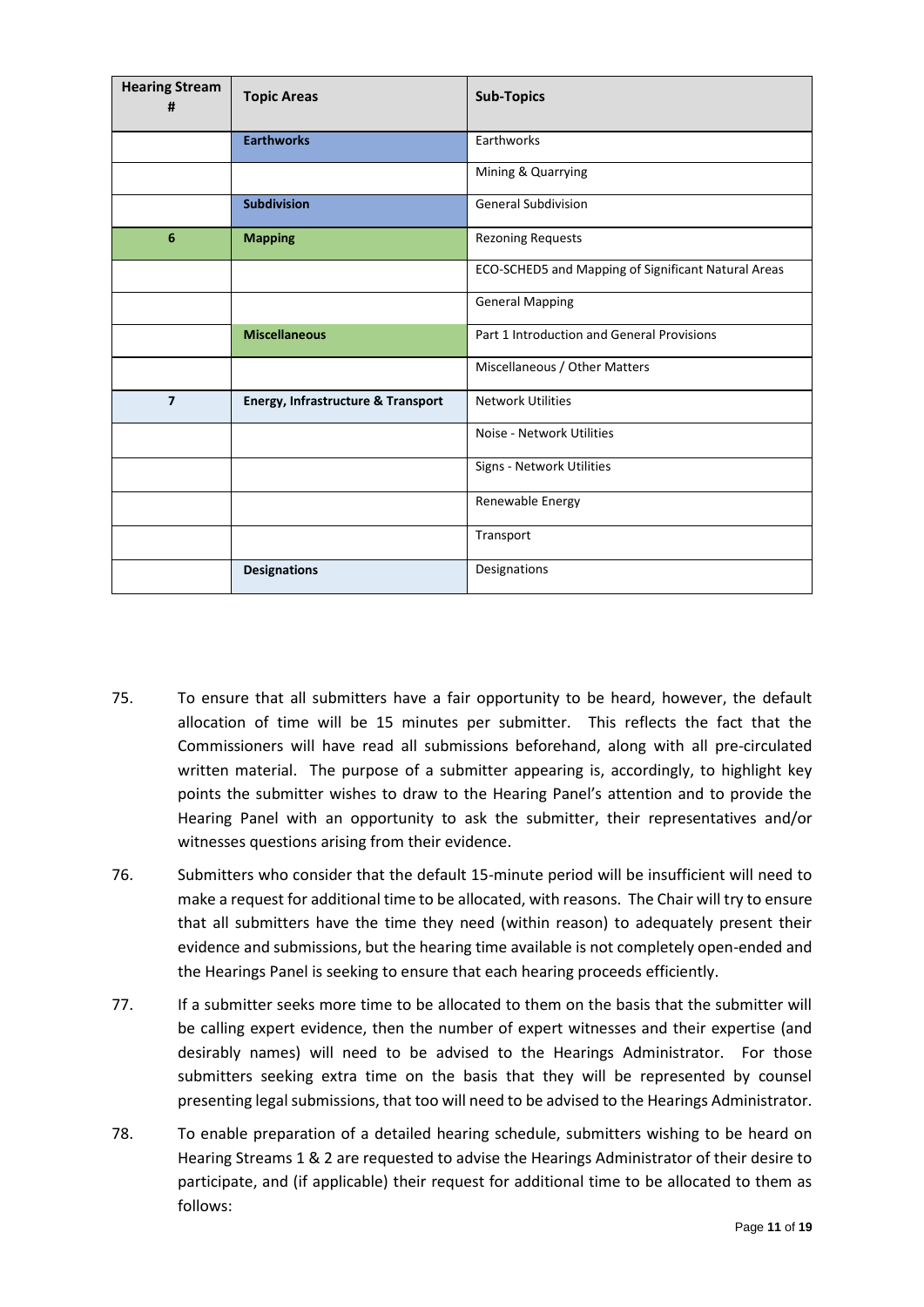- (a) Hearing Stream 1 by 4pm 21 February 2022
- (b) Hearing Stream 2 by 4pm 9 March 2022.
- 79. As above, when advising how much hearing time to request, please consider whether you might be able to coordinate with other submitters presenting on similar points - either to present a joint case, or for one submitter to take the lead, and others to present a summarised position, referring back to the 'lead' submitter for the detail.
- 80. The Hearings Panel has the power to direct that information presented by a party before it is kept confidential in some circumstances (pursuant to section 42 of the RMA). The duration of such orders will depend on the reasons for them being made. In cases of commercial sensitivity, confidentiality protections lapse at the conclusion of the hearings (at which time release of information is governed by the Local Government (Official Information and Meetings) Act 1987. The Hearings Panel has a broader jurisdiction where serious offence to tikanga Māori or the location of wāhi tapu is involved.
- 81. If a submitter seeks that the Hearings Panel make orders of this kind, the Hearings Administrator should be advised of the request and the reasons for the orders sought, as promptly as possible.
- 82. The Hearing Panel's preference is to hear submitters and their witnesses 'in person'. However, if this is not possible, for whatever reason, the Hearings Administrator should be able to make arrangements for people to be heard virtually, by a suitable platform if there is good reason to do so and provided adequate notice is given beforehand. Preferably when advising how much hearing time is required in terms of paragraph 83 above, but at the latest, two working days prior to the commencement of the first day of the relevant hearing stream.
- 83. Requests to participate virtually should be accompanied by reasons. The Chair will determine if the circumstances justify a departure from an in-person appearance. It is anticipated that due to Covid 19 restrictions submitters may need or be required to participate in the Hearings virtually and the Panel will seek to enable and facilitate virtual presentations in those circumstances. The Hearings Administrator will advise submitters prior to each Hearing of Council requirements and obligations in regard to the impact of Covid 19 on submitter presentations.
- 84. Hearings will be conducted in line with the most current Health Order and Government guidance of the day. Given the recent experience of Covid 19 related lockdowns, it is acknowledged that what would otherwise be the Hearings Panel's preference (to hear people in person) will necessarily have to give way to alternatives if such or similar measures are again put in place to respond to a Covid outbreak.
- 85. More generally, it is understood that emergencies arise, and the Hearings Panel will do its best to accommodate submitters and/or witnesses who are unexpectedly unable to make a scheduled hearing time. The options available will be enhanced through the earliest possible time the Hearings Administrator is advised of a problem in this regard.

## <span id="page-13-0"></span>**Format of Hearings**

86. It is envisaged that each hearing will take the following form: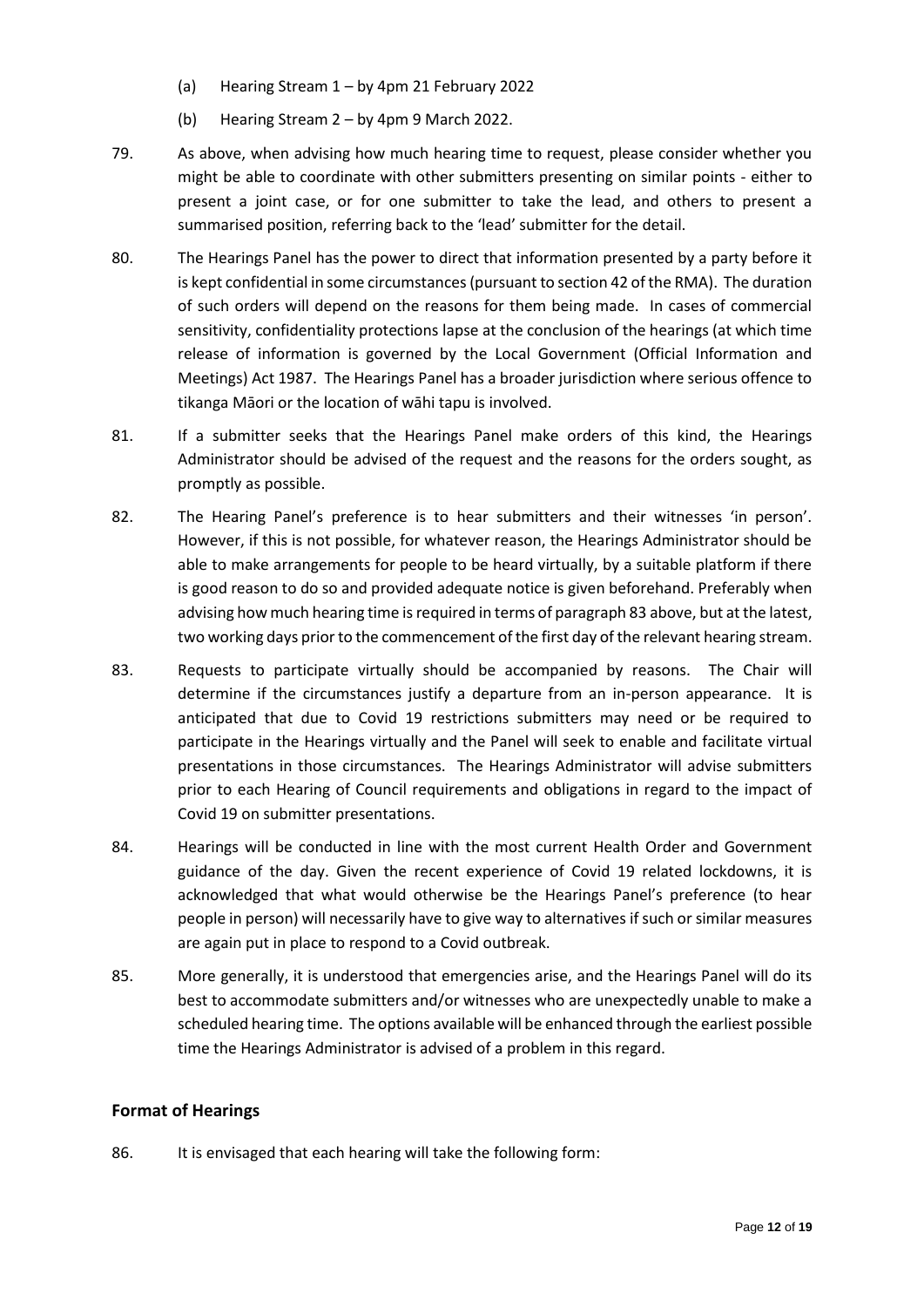- (a) As discussed above, a powhiri will be held prior to the first hearing. In some instances, including when Māori submitter evidence or matters of tikanga are to be heard at that hearing or during that hearing day, further powhiri or whakatau may be held. Parties will be advised through the Hearing Notice of the appropriate processes to be followed.
- (b) The Chair will introduce the Hearing Panel, cover any preliminary issues and invite any party wishing to raise procedural issues to address the Hearing Panel.
- (c) The Section 42A Report authors will speak to their reports, followed by any supporting expert witnesses. As with submitters, Section 42A authors and other Council expert witnesses can provide a written summary no longer than three pages (excluding revised plan provisions). That summary should include any points addressed in the Section 42A Report which the author wishes to amend or supplement in the light of the evidence and other pre-circulated representations from submitters (a tracked changes version of the amended Plan provisions is not part of the three-page limit). Where the Hearing Panel has questions it will ask each Section 42A author in turn.
- (d) Submitters will then be heard in the order set out in the Hearing Schedule.
- (e) The s42A report author will have the opportunity to verbally respond to any matters arising.
- (f) Formal adjournment of the hearing.
- 87. Following the adjournment of each hearing, the Section 42A Report authors will have the opportunity to submit a written reply so that they may more fully consider and respond to matters raised during the hearing. If they wish to provide a written reply, that reply will be required to be filed within ten (10) working days of the adjournment of the hearing unless the Chair directs otherwise. The Hearings Administrator will load that reply on the hearings' website. As referred to above, unless the Chair approves, no further comment from submitters on the matters the subject of the hearing will be accepted.

## <span id="page-14-0"></span>**On the Day**

- 88. Each submitter will be allocated a time to appear in front of the relevant Hearing Panel. It is recommended that you arrive at least 30 minutes before you are due to speak to provide for the possibility that the hearing may be moving quicker than scheduled and you may therefore be asked to present earlier than your scheduled time. Early attendance will also enable you to observe the hearing process and become comfortable with the hearing process in practice.
- 89. While we will try to accommodate as many people as we can, please note that, due to capacity limitations together with Covid-19 distancing requirements, there will be limited seating available for submitters within the Council Chamber and the priority will be for submitters who are about to talk to their submission.
- 90. When it is your turn, the Chair will invite you to come forward with any representatives/ witnesses to the table set aside for submitters and invite you to present your case.
- 91. Each expert witness will have the opportunity to speak to a written summary of their evidence. That written summary should be no longer than the executive summary of their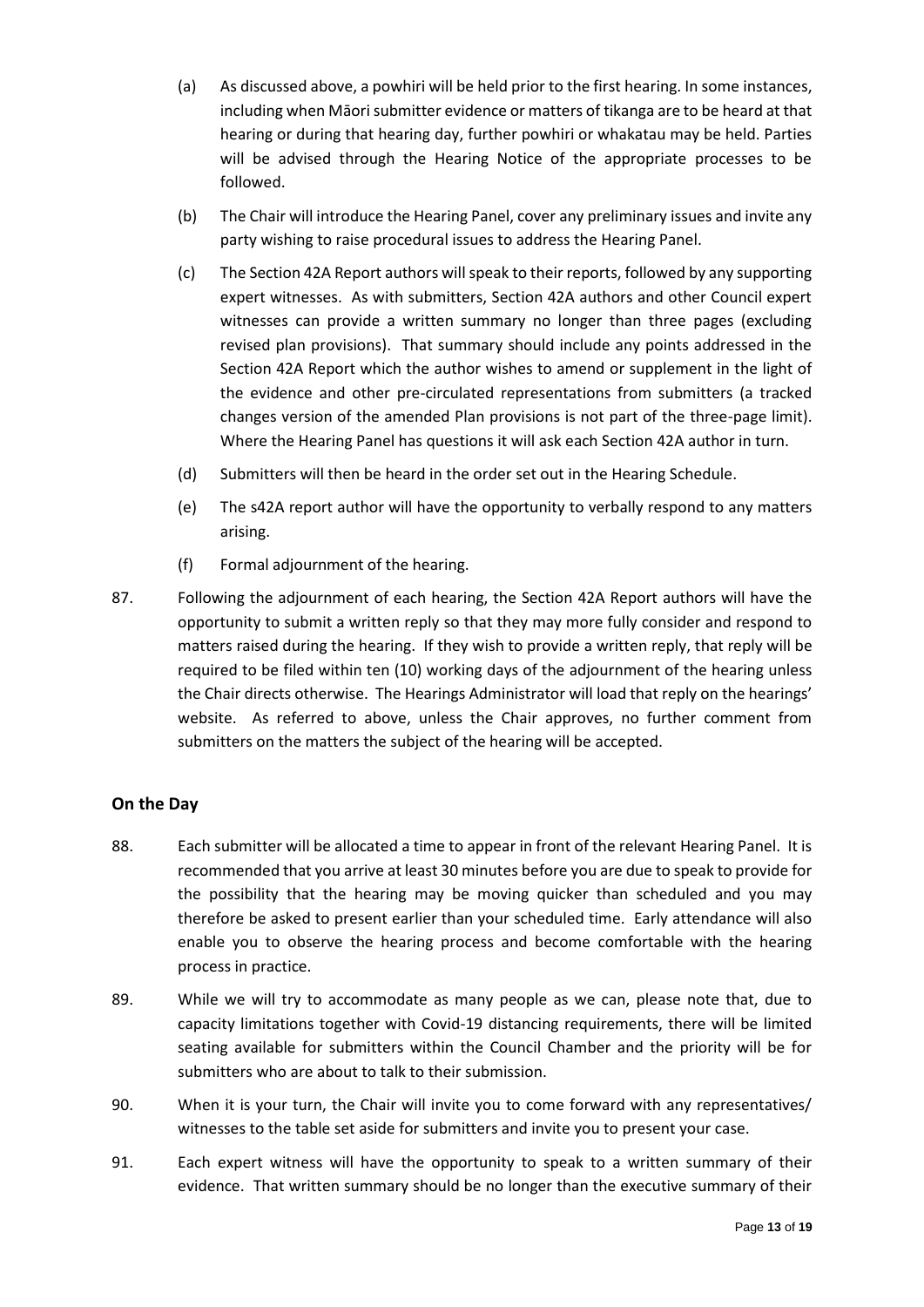pre-circulated evidence. However, it is not expected that expert witnesses will read the executive summaries in their pre-circulated evidence: the Hearing Panel will already have read it. As with verbal representations, if experts' written summaries have not been provided electronically in advance of the hearing, 10 hard copies will need to be provided at the hearing.

- 92. The Hearing Panel may ask questions of you and/or your witnesses either during or after presentation of your case.
- 93. There is no cross-examination at Council hearings. Only Hearing Panels may ask questions. Therefore, you must not interrupt other submitters presenting their cases, or the Section 42A authors presenting their reports. If you feel that any aspect of a submitter or Section 42A author's presentation requires clarification, you should ask the Chair whether that point might be clarified. Such requests should either be made to the Chair through the Hearings Administrator or directly to the Chair following conclusion of the Hearing Panel's questions of the submitter/ Section 42A author. The Chair will decide whether clarification should be provided, and if so, what process should then be followed.
- 94. Any written statement you prepare to explain your submission to the Hearing Panel cannot step outside of the scope of your original submission. In other words, you cannot ask for changes to the PDP that were not sought either generally or specifically in your submission. Similarly, if you lodged a further submission, you cannot step outside the scope of the primary submission that you supported or opposed (i.e. the relief you seek must be somewhere between the relief sought by the primary submission and the PDP as notified). You can, however, propose additional reasons why the relief you seek is appropriate. It is noted that these are legal requirements, confirmed by a number of Environment Court decisions. It is not a choice the Hearing Panel has made as to how to run the hearing. If submitters are unclear about whether their submission is sufficiently clear to cover their desired outcomes, they should seek legal or planning advice.
- 95. More generally, your presentation will be more effective if you keep what you say to the Hearing Panel simple and focus on the key points you want to make. Tell the Hearing Panel exactly what changes you want made to the PDP, and why those changes are appropriate, or alternatively, why you support what is in the PDP, as notified.
- 96. Your evidence at a particular hearing must relate solely to the topics being heard at the hearing. It should not address matters to be heard at a later hearing, or repeat submissions made to an earlier hearing (unless the subject matter of the two hearings overlaps). Remember the composition of the Hearing Panel may change from stream to stream, and it is important the right Panel hears the right information, as it is that panel that will be making decisions on that stream.
- 97. A video record will be available on the Hearings Website. The Hearings Panel understands that the video will be via a single camera, so will not show close ups of any submitters.
- 98. Due to Covid-19, the Hearings will take place in line with the most current Health Order and latest available Government guidance. With probable restrictions on the number of members of the public/supporters of submitters who are able to observe the hearings from the Chambers, it is possible that a livestream of some or all of the hearings will be provided at a venue accessible to members of the public. More information and detail will be posted on the Council's website for the Hearings.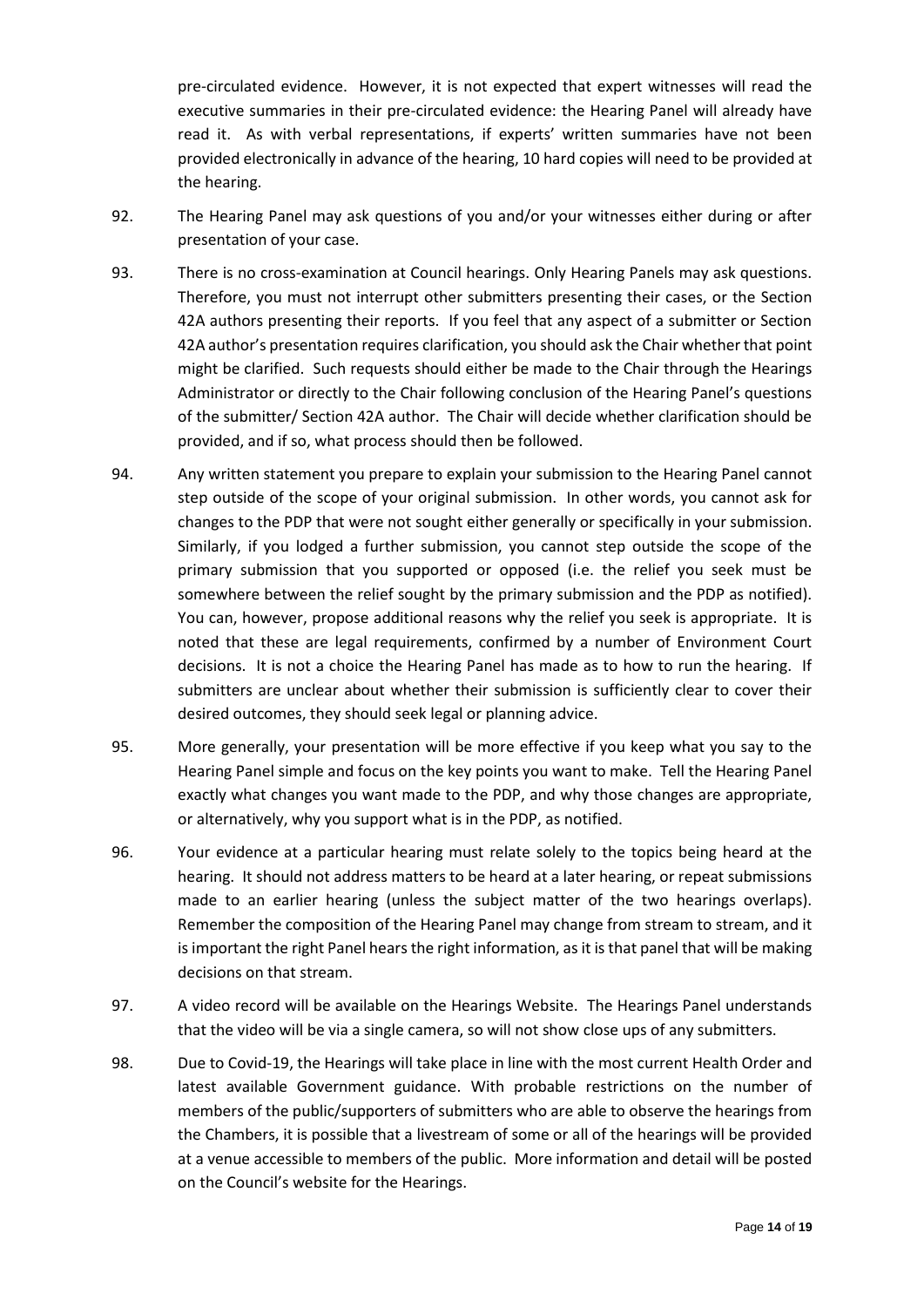99. If any submitter does not wish to be recorded by video, please advise the Hearings Administrator of that when you confirm intention to be heard and arrange a hearing slot so that she can arrange that, when you appear, only the audio will be recorded and placed on the website. A submitter who has had a confidentiality request accepted (discussed earlier) will not be recorded by video and audio will only be available to the Hearing Panel for decision-making purposes.

#### <span id="page-16-0"></span>**What Happens After Each Hearing Concludes**

- 100. Following the receipt of the Section 42A author(s)' written reply, each Hearing Panel will deliberate in private. The Hearing Panel will formulate its recommended decisions on what if any amendments it believes to be appropriate on the Chapters of the PDP the subject of hearing in order to respond appropriately to submissions and further submissions. These recommended decisions will be delivered to the Council for Council to make the final decision. The Council's decisions and the decision reports of the Hearings Panel will be released as a single package at the end of all District Plan hearings.
- 101. For submissions made on designations, the Hearings Panel will make recommended decisions on Council designations and recommendations to other relevant requiring authorities (who make the final decision on those recommendations).
- 102. All submitters will be notified of the decisions. Those decisions are open to appeal to the Environment Court. The Council's public notification of the decisions will include details regarding the appeal process.

## <span id="page-16-1"></span>**Site Visits**

- 103. The Hearings Panel intends to undertake some site visits in order to better understand the site-specific context of the submissions that have been lodged. The primary focus of site visits will be on locations to which submitters have made specific references, although other site visits may include the general vicinity of subject matters. In either case, where it is necessary for the Hearing Panel to access private land, a Council Officer assisting the Panel (not one of the authors of the Section 42A Report or a Council witness) will contact the relevant submitter/landowner to arrange access.
- 104. Not every site that is affected by a submission will be the subject of a site visit. If any submitter believes it would assist the Hearing Panel to undertake a site visit of their property, they are invited to contact the Hearings Administrator at latest by the deadline for submitter expert evidence in relation to the relevant hearing. Such requests should be accompanied by advice as to what in particular the submitter wants the Hearing Panel to look at.
- 105. It is important to appreciate that the purpose of a site visit is not to gather evidence, but rather to enable the Hearing Panel to better understand the evidence they will hear. Accordingly, site visits are not an opportunity for an informal discussion of issues on site which would be inappropriate in the absence of other parties. The Hearing Panel will not enter into discussions on site about the merits of submissions, but they may ask the submitter/landowner to point out particular features on the site that are the subject of submission.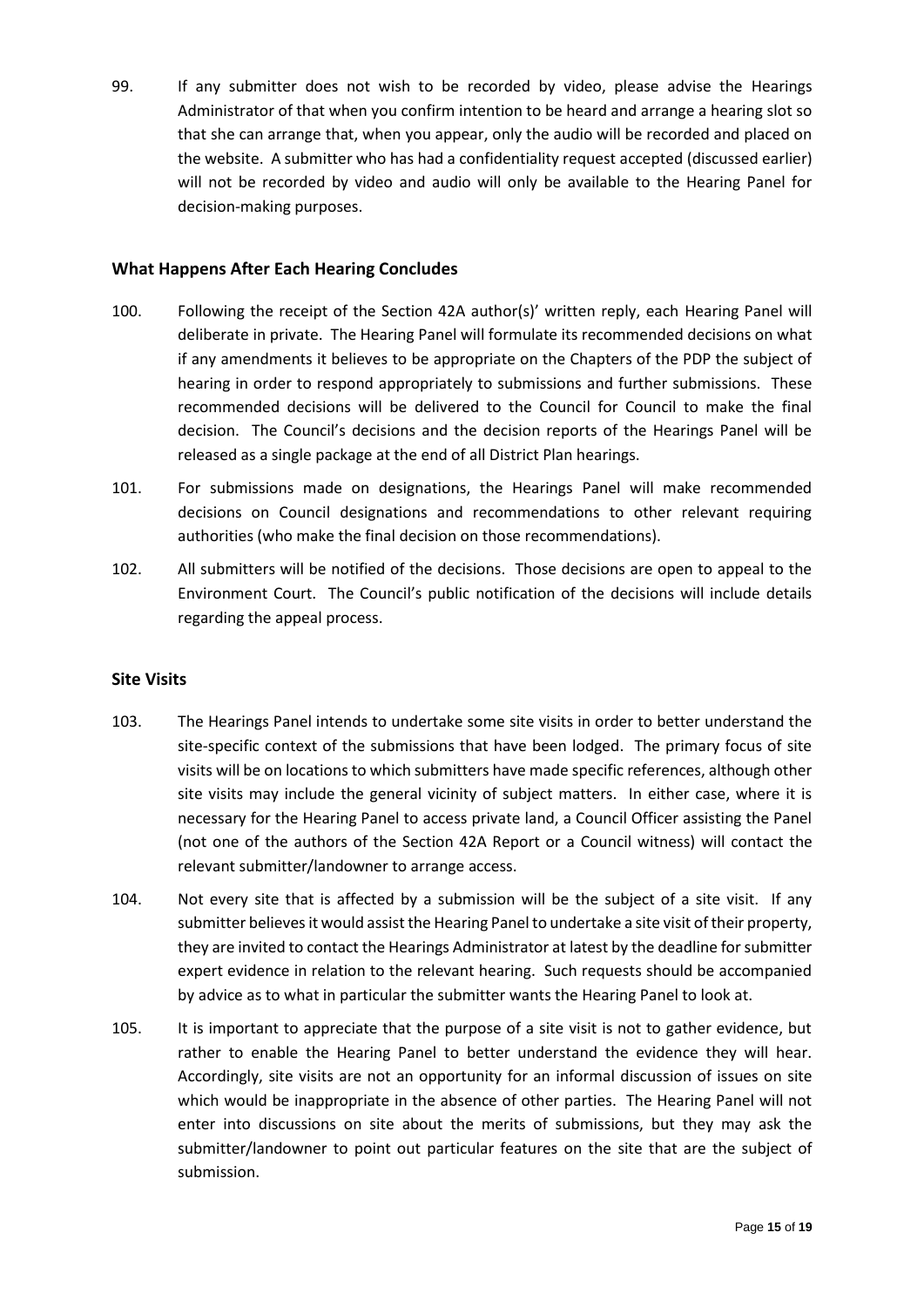#### <span id="page-17-0"></span>**Summary of Relevant Dates for Submitters**

106. It is understood that submitters may find the different requirements applying to their participation confusing. To summarise:

|    | <b>Hearing Step</b>                                                                                                                          | <b>Timing/Deadline</b>                                                                                        |
|----|----------------------------------------------------------------------------------------------------------------------------------------------|---------------------------------------------------------------------------------------------------------------|
| 1. | Confirm request to be heard,<br>advise preferred timing and where<br>applicable, ask for more time than<br>default 15 minutes (with reasons) | Hearing Stream 1 - by 4pm 21 February<br>Hearing Stream 2 - by 4pm 8 March<br>Others to be advised            |
| 2. | Expert Evidence required to be<br>filed. Other evidence can be filed if<br>desired.                                                          | Hearing Stream 1 - by 1pm 28 February<br>Hearing Stream 2 - by 1pm 17 March<br>Others to be advised           |
| 3. | Request site visit                                                                                                                           | Same day as expert evidence, as above                                                                         |
| 4. | Legal Submissions, written<br>representations longer than three<br>A4 pages, and PowerPoint<br>presentations                                 | Filed at least two working days before the<br>commencement of the first day of the relevant<br>hearing stream |
| 5. | Requests for submitter or specified<br>witnesses to appear virtually (by an<br>appropriate platform)                                         | Filed at least two working days before the<br>commencement of the first day of the relevant<br>hearing stream |
| 6. | Expert summaries and written<br>representations three A4 pages or<br>less                                                                    | When you appear (but earlier if possible)<br>10 copies to be provided                                         |
| 7. | Tabled Evidence and<br>Representations                                                                                                       | Electronic copy to be sent to the Hearings<br>Administrator by the last day of the relevant<br>hearing stream |

107. Dates for filing above should be read as requiring documents or action by 1pm on that date (to give the Hearings Administrator time to load the material provided on the Hearings website and send it to the Hearing Panel that day). If material is filed later than 1.30pm, you will need to explain why you are late and seek the Chair's agreement to accept the material. Such requests do not need to be made with any great formality, but the key issues the Chair will consider are the potential prejudice to other parties (including the Council) and disruption to the hearing process caused by any breach of the hearing directions.

## <span id="page-17-1"></span>**Key Contacts**

108. As above, the primary point of contact for all matters relating to the hearings is Jessie Williams, who can be contacted at [districtplan@chbdc.govt.nz](mailto:districtplan@chbdc.govt.nz) phone (06) 857 8060 (or if Jessie is not able to take your phone call, please use that email address.